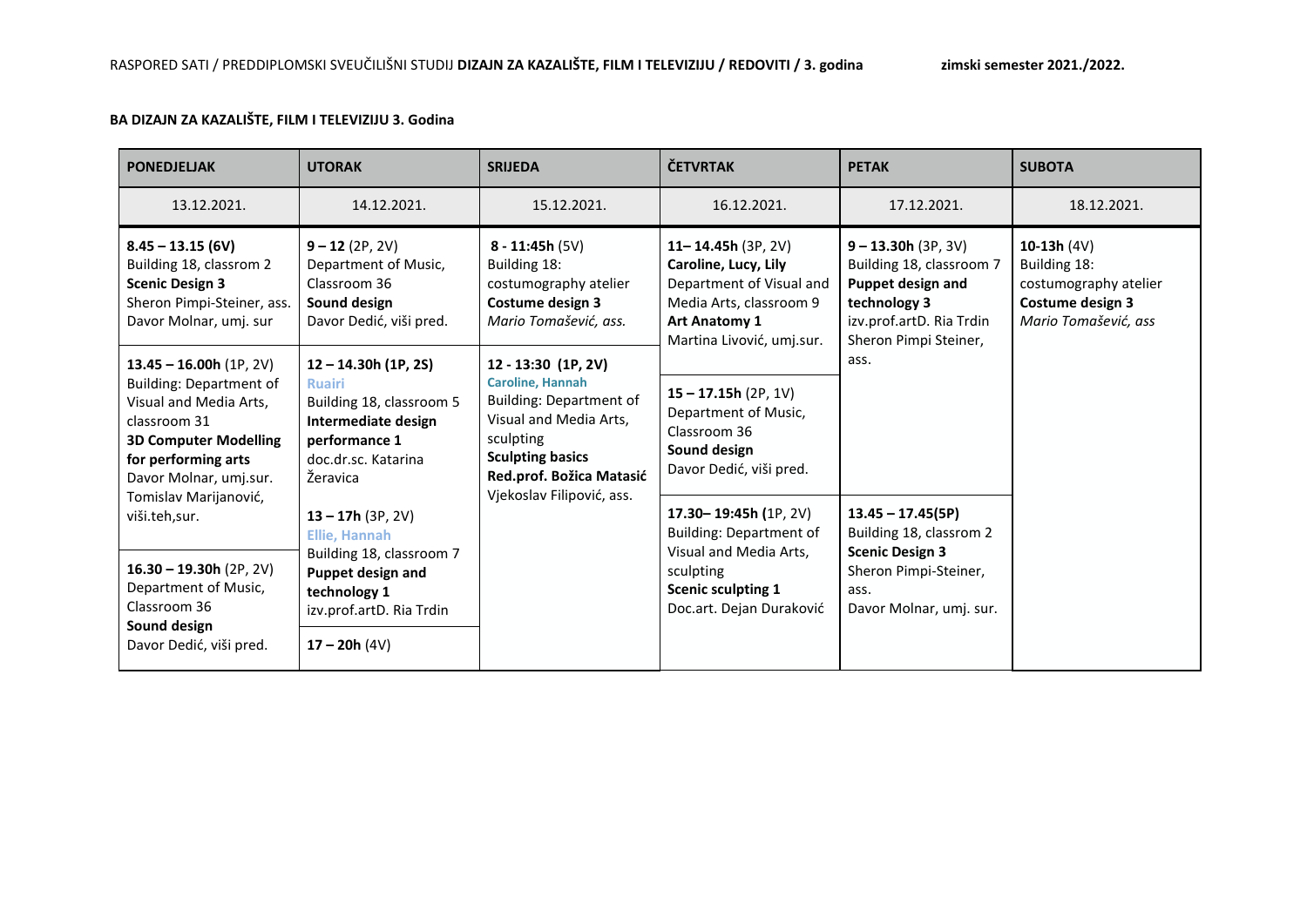| Building 18:<br>costumography atelier<br>Costume design 3<br>Mario Tomašević, ass | $13 - 16h(2P, 1S)$<br>Ellie, Lily, Lucy, Ruairi<br>Building: Rektorat, Tvrđa,<br>Classroom P9<br><b>Aesthetics of puppetry 5</b><br>izv.prof.dr.sc. L. Kroflin<br>Igor Tretinjak, ass.<br>17 - 20 $h(4P)$<br>Caroline, Hannah<br>Building 18:<br>costumography atelier<br>Costume design 1<br>izv. prof. dr. art. Jasmina<br>Pacek, univ. spec. art.<br>therap. | $18.30 - 20h (2V)$<br>Building 18:<br>costumography atelier<br>Costume design 3<br>Mario Tomašević, ass. |  |
|-----------------------------------------------------------------------------------|-----------------------------------------------------------------------------------------------------------------------------------------------------------------------------------------------------------------------------------------------------------------------------------------------------------------------------------------------------------------|----------------------------------------------------------------------------------------------------------|--|
|-----------------------------------------------------------------------------------|-----------------------------------------------------------------------------------------------------------------------------------------------------------------------------------------------------------------------------------------------------------------------------------------------------------------------------------------------------------------|----------------------------------------------------------------------------------------------------------|--|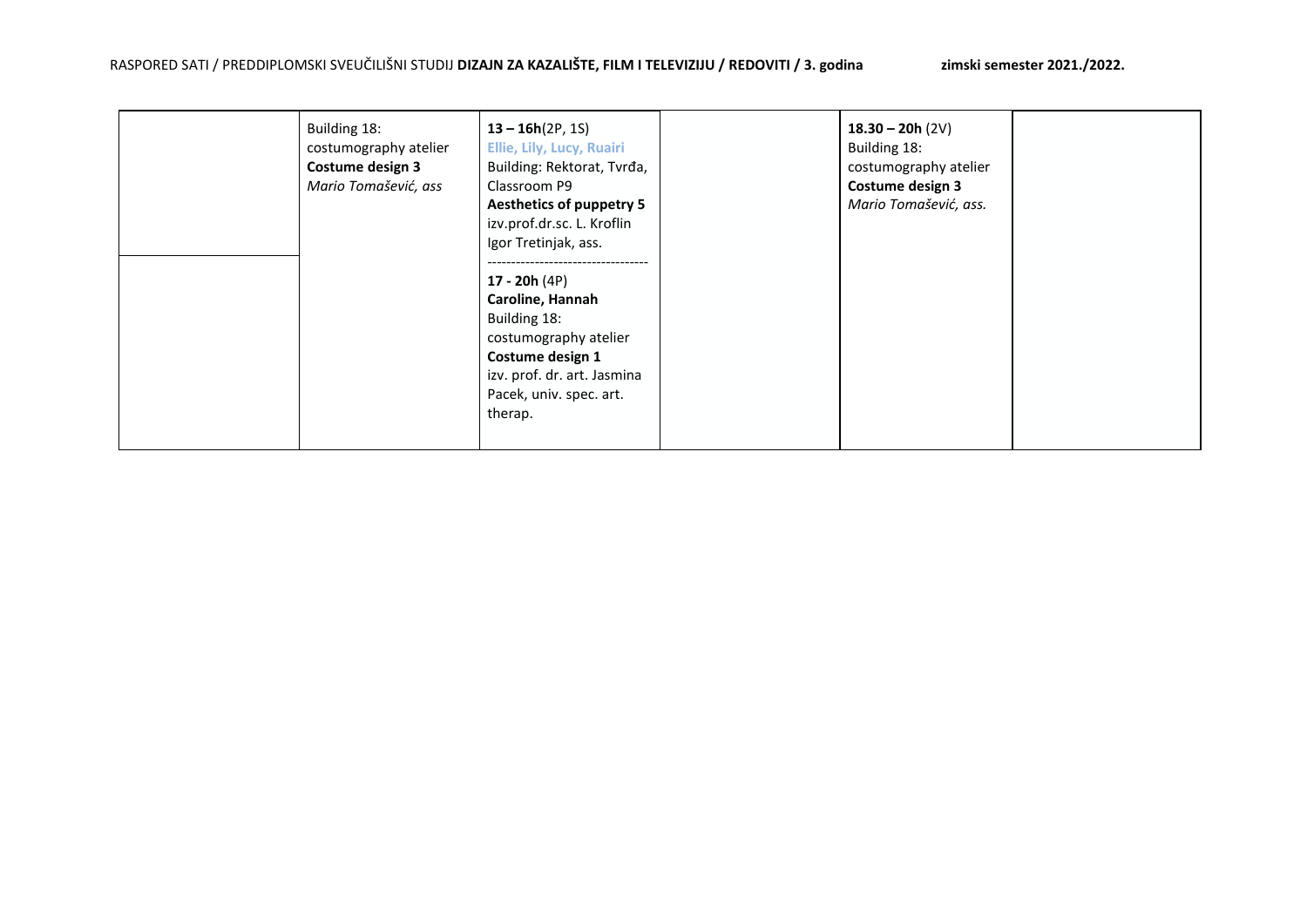## **BA DIZAJN ZA KAZALIŠTE, FILM I TELEVIZIJU 3. Godina**

| <b>PONEDJELJAK</b>                                                                                                                                                                                                              | <b>UTORAK</b>                                                                                                                                                   | <b>SRIJEDA</b> | <b>ČETVRTAK</b> | <b>PETAK</b> | <b>SUBOTA</b> |
|---------------------------------------------------------------------------------------------------------------------------------------------------------------------------------------------------------------------------------|-----------------------------------------------------------------------------------------------------------------------------------------------------------------|----------------|-----------------|--------------|---------------|
| 20.12.2021.                                                                                                                                                                                                                     | 21.12.2021.                                                                                                                                                     | 22.12.2021.    | 23.12.2021.     | 24.12.2021.  | 25.12.2021.   |
| $9 - 12.45(5V)$<br>Building 18, classrom 2<br><b>Scenic Design 3</b><br>Sheron Pimpi-Steiner, ass.<br>Davor Molnar, umj. sur.                                                                                                   | $9 - 13h (2P, 3V)$<br>Building 18, classroom 5<br>Video production 1<br>Izv.prof.art. Davor Šarić<br>Lorna Kalazić Jelić, ass.                                  |                |                 |              |               |
| $13.30 - 15.45h(1P, 2V)$<br><b>Building: Department of</b><br>Visual and Media Arts,<br>classroom 31<br><b>3D Computer Modelling</b><br>for performing arts<br>Davor Molnar, umj.sur.<br>Tomislav Marijanović,<br>viši.teh,sur. | $13 - 17h (3P, 2V)$<br>Ellie, Hannah<br>Building 18, classroom 7<br>Puppet design and<br>technology 1<br>izv.prof.artD. Ria Trdin<br>Sheron Pimpi Steiner, ass. |                |                 |              |               |
|                                                                                                                                                                                                                                 | $17.15 - 18.45$ (1P, 1V)<br>Department of Music,<br>Classroom 36<br>Sound design                                                                                |                |                 |              |               |
| 16.15 - 17.45h $(2V)$<br>Building 18:<br>costumography atelier<br>Costume design 3<br>Mario Tomašević, ass.                                                                                                                     | Davor Dedić, viši pred.                                                                                                                                         |                |                 |              |               |
| $17.45 - 20h (3V)$<br>Building 18:                                                                                                                                                                                              |                                                                                                                                                                 |                |                 |              |               |